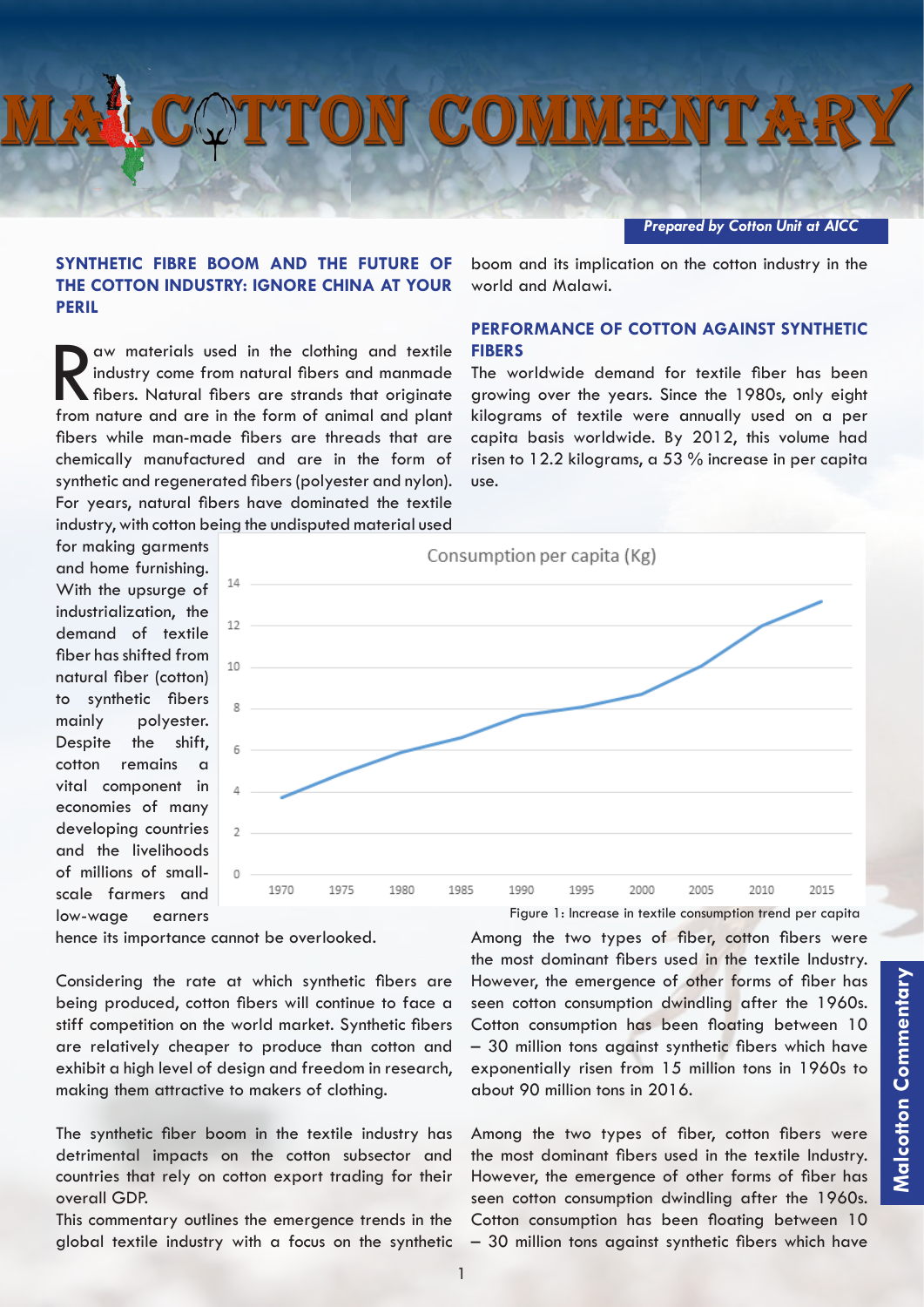exponentially risen from 15 million tons in 1960s to about 90 million tons in 2016. made from polyester.

> **CONSUMPTION AND PRODUCTION TRENDS IN THE TEXTILE FIBER MARKET**

Synthetic fibres have emerged as the fastest growing textile fibres against cotton, silk and other forms which among the total fibre production rose from 7 tons in

Emerging countries like China and India have had the

80 Wool 70 Cotton 60 Polyester 50 Nylon Acrylic 40 Cellulosic  $30$ Polyprop 20  $10$  $\Omega$  $\overline{a}$ 

**World Fibre Demand (million Tons)** 

1980 to 40 tons in 2012 and continues to rise. This transition comes at a time when the cost of production

of natural fibres such as cotton is high and the crop has to compete with other food crops such as cereals and legumes. Secondly, production of natural fibres is largely tied to weather, contrary to synthetic fibres which use organic raw materials that are available on a virtually unlimited basis for decades to come and cost significantly less. Thirdly the force behind the growing demand for manmade fibres like polyester, are continuing population growth and rising standards of living and changes in lifestyle ,particularly in emerging countries like China and India. To date, over 90% of sportswear is

textile market increased by 17.5% in 2013 compared to 2012. Despite India being a heavy producer of cotton, it still faces deficits in demand of cotton lint



Figure 3: World polyester demand and consumption per country

major influence in the transition of textile industry over the past five decades. China has emerged as the largest consumer of textile fiber and are the largest producer of synthetic fiber in the world and is ranked as the biggest importer of textile fiber. The amount of fibers produced by China grew by 60% between 2008 and 2012, and now totals 36.1 million tons. This represents a world-market share of 65%. On the other hand, India is the largest producer of cotton fiber and is the second largest exporter and has a share on the global

Figure 2: Trend in Fiber demand by type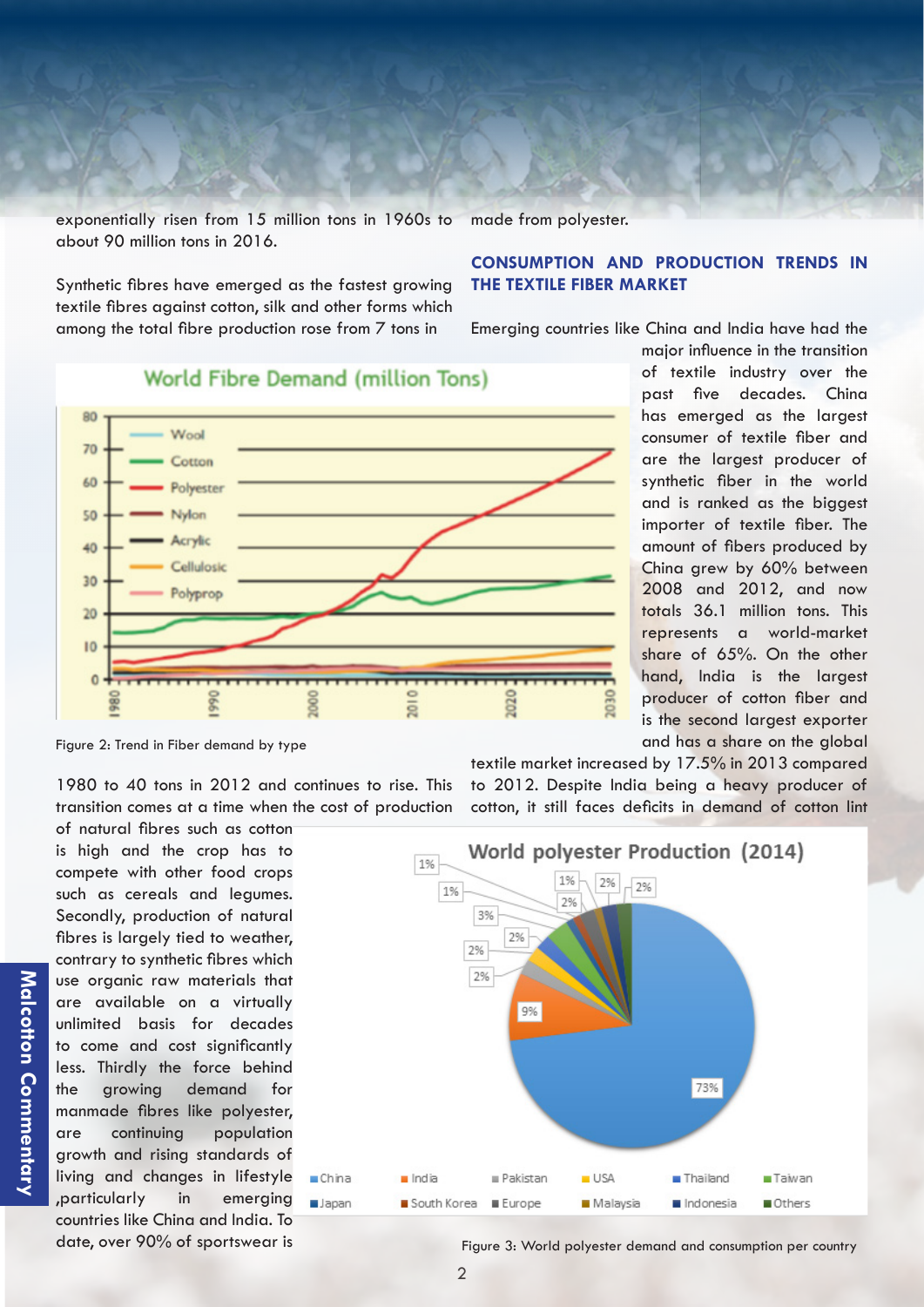, this has made India a major importer of cotton lint from Francophone African countries and sub-Saharan countries, Malawi inclusive.

China is the biggest importer of raw cotton from India and any changes in fibre consumption has an immediate implication to the cotton fabric industry in India. The increased preference of synthetic fibre by China is among others attributed to the low cost of production in comparison to cotton which is input intensive

Changes in production and consumption of any type of fibre directly affects these two nations and indirectly affects nations that trade with them. Cotton having its share on the textile industry is facing competition with the ever growing demand of synthetic fibre on the world market and this has detrimental effects on the India's export earnings and African countries that export their cotton to India. This shift has strained the export of Francophone and Sub-Saharan African countries which rely on India as their major export market.

## **IMPLICATION OF THE SYNTHETIC BOOM ON THE COTTON SUBSECTOR IN MALAWI**

Malawi and its cotton producing neighbouring countries go through similar trends in terms of production fluctuation. The Southern African Development Cooperation (SADC) region produces low volumes of cotton for the global consumption but nevertheless Zambia has as much as the two countries at regional level, the contribution it has on the global context is negligible and effects of the markets changes can't be felt at the interim. Nevertheless changes on the world market still affect sub-Saharan countries on the long-run because Asia is still their biggest export market. Malawi like any Sub Sahara needs to develop innovative measures that will improve its competitive edge not only over its domestic rivals but also global heavyweights in the long run.

The cotton market in Malawi just like many other Sub-Saharan countries continues to be influenced by a lot of externalities including the global shift of textile fibre consumption from natural to manmade fibres. Growth in world cotton demand remains a key concern as global stocks and competition from lower priced manmade fibres such as polyester weigh on the market. Cotton production levels has been dwindling, hitting less than 15,-000MT in the 2015/16 growing season and this persistent decline in cotton production makes the share of Malawian cotton on the global market almost negligible.

Despite South Africa being the major export market for Malawian lint, Asian countries especially China and India are increasingly becoming important and might overtake South Africa in the near future. China and India markets can have a minimal effect on the Malawian ginning companies and local farmers who produce cotton as Malawi only contributes negligible amounts to the world cotton share. Despite the shift

fairly performed over Malawi and Mozambique. For the past ten years, on average Zambia has produced 137,857 Metric Tons while Malawi has produced 59,092 Metric Tons and Mozambique an average of 81,428 Metric Tons.

Despite Zambia producing twice



Figure 3: production trends of three countries for the past decade